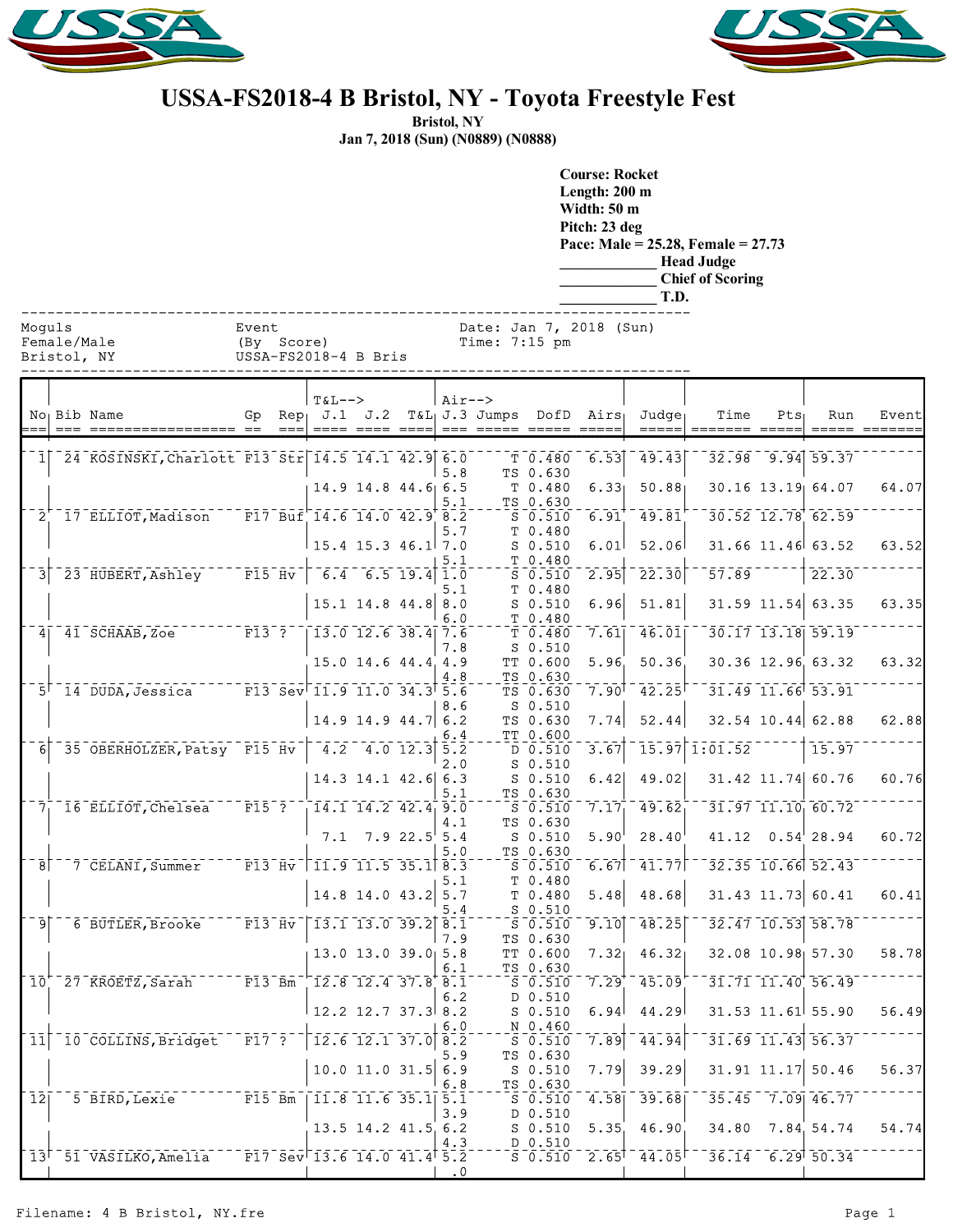Moguls Event Date: Jan 7, 2018 (Sun) Female/Male (By Score) Time: 7:15 pm Bristol, NY USSA-FS2018-4 B Bris

|                                                     |                                                                                                                                                                                                                                                                                                                     |                                  |                                                                                                                         | $T&L-->$                                                 |                                                                        |                                                    | $Air--$   |                                   |                                                                                                  |                   |                                                                                                                                     |                                                 |      |                                                         |                  |
|-----------------------------------------------------|---------------------------------------------------------------------------------------------------------------------------------------------------------------------------------------------------------------------------------------------------------------------------------------------------------------------|----------------------------------|-------------------------------------------------------------------------------------------------------------------------|----------------------------------------------------------|------------------------------------------------------------------------|----------------------------------------------------|-----------|-----------------------------------|--------------------------------------------------------------------------------------------------|-------------------|-------------------------------------------------------------------------------------------------------------------------------------|-------------------------------------------------|------|---------------------------------------------------------|------------------|
|                                                     | No Bib Name<br>=== =======                                                                                                                                                                                                                                                                                          | Gp<br>$==$                       | $==$                                                                                                                    | Rep $J.1$ $J.2$                                          |                                                                        |                                                    | $== =$    | T&L J.3 Jumps DofD<br>===== ===== |                                                                                                  | Airs<br>=====     | Judgel                                                                                                                              | Time                                            | Pts  | Run                                                     | Event<br>======= |
|                                                     |                                                                                                                                                                                                                                                                                                                     |                                  |                                                                                                                         |                                                          | 13.6 14.3 41.8 6.0                                                     |                                                    |           |                                   | $S$ 0.510                                                                                        | 5.25              | 47.10                                                                                                                               | 35.93                                           | 6.53 | 53.63                                                   | 53.63            |
| $\overline{1}$ <sup><math>\overline{4}</math></sup> |                                                                                                                                                                                                                                                                                                                     | $\overline{F13}$ $\overline{Hv}$ |                                                                                                                         |                                                          | $\overline{11.0}$ $\overline{11.4}$ $\overline{33.6}$ $\overline{6.2}$ |                                                    | 4.3       |                                   | K 0.510<br>$\bar{\text{s}}$ $\bar{\text{o}}$ .510                                                | 6.04              | 39.64                                                                                                                               |                                                 |      | $38.37 - 3.72$ 43.36                                    |                  |
|                                                     | 3 BARNUM, Sarah                                                                                                                                                                                                                                                                                                     |                                  |                                                                                                                         |                                                          |                                                                        |                                                    | 6.0       |                                   | T 0.480                                                                                          |                   |                                                                                                                                     |                                                 |      |                                                         |                  |
|                                                     |                                                                                                                                                                                                                                                                                                                     |                                  |                                                                                                                         |                                                          | $13.0$ 13.6 39.9 6.1                                                   |                                                    |           |                                   | $S$ 0.510                                                                                        | 5.75              | 45.65                                                                                                                               | 38.84                                           |      | $3.17$ 48.82                                            | 48.82            |
|                                                     | 15 22 HENRICH, Anneliese F13 ? - 9.5 9.7 28.8 8.6                                                                                                                                                                                                                                                                   |                                  |                                                                                                                         |                                                          |                                                                        |                                                    | 5.5       |                                   | T 0.480<br>$S$ 0.510                                                                             | 8.40              | 37.20                                                                                                                               |                                                 |      | $32.88$ $10.05$ $47.25$                                 |                  |
|                                                     |                                                                                                                                                                                                                                                                                                                     |                                  |                                                                                                                         |                                                          |                                                                        |                                                    | 7.9       |                                   | D 0.510                                                                                          |                   |                                                                                                                                     |                                                 |      |                                                         |                  |
|                                                     |                                                                                                                                                                                                                                                                                                                     |                                  |                                                                                                                         | 2.0                                                      |                                                                        | $2.0$ 6.0 7.8                                      |           |                                   | $S$ 0.510                                                                                        | 5.75              | 11.75                                                                                                                               | (none)                                          |      | $\vert$ 11.75                                           | 47.25            |
| 16                                                  | 4 BARNUM, Sophie F17 Hv                                                                                                                                                                                                                                                                                             |                                  |                                                                                                                         |                                                          | $10.0$ 10.0 30.0 4.5                                                   |                                                    | 3.5       |                                   | D 0.510<br>D 0.510                                                                               | 4.22              | 34.22                                                                                                                               |                                                 |      | $38.45 - 3.62$ 37.84                                    |                  |
|                                                     |                                                                                                                                                                                                                                                                                                                     |                                  |                                                                                                                         |                                                          |                                                                        |                                                    | 3.8       |                                   | $S$ 0.510                                                                                        |                   |                                                                                                                                     |                                                 |      |                                                         |                  |
|                                                     |                                                                                                                                                                                                                                                                                                                     |                                  |                                                                                                                         |                                                          | $12.1$ 13.0 37.7 4.7                                                   |                                                    | 5.8       |                                   | D 0.510<br>$S$ 0.510                                                                             | 5.34              | 42.99                                                                                                                               | 38.39                                           |      | $3.69$ 46.68                                            | 46.68            |
|                                                     | 17 52 WEILER, Gracie F09 Bm                                                                                                                                                                                                                                                                                         |                                  |                                                                                                                         | $\begin{bmatrix} 11.2 & 11.5 & 34.0 & 4.0 \end{bmatrix}$ |                                                                        |                                                    |           |                                   | TS 0.630                                                                                         | 4.68              | 38.73                                                                                                                               |                                                 |      | $36.86$ $5.46$ $44.19$                                  |                  |
|                                                     |                                                                                                                                                                                                                                                                                                                     |                                  |                                                                                                                         |                                                          |                                                                        |                                                    | 3.6       |                                   | TT 0.600                                                                                         |                   |                                                                                                                                     |                                                 |      |                                                         |                  |
|                                                     |                                                                                                                                                                                                                                                                                                                     |                                  |                                                                                                                         |                                                          | 10.4 10.0 30.6 5.8                                                     |                                                    | 3.5       |                                   | $S$ 0.510<br>TT 0.600                                                                            | 5.05              | 35.65                                                                                                                               | 36.83                                           |      | 5.49, 41.14                                             | 44.19            |
|                                                     | $\overline{F09}$ Bm<br>$18$ <sup><math>-39</math></sup> REID, Ava                                                                                                                                                                                                                                                   |                                  |                                                                                                                         | $\sqrt{9.5}$ 10.1 29.4 5.0                               |                                                                        |                                                    |           |                                   | N 0.460                                                                                          | 4.54              | 33.94                                                                                                                               |                                                 |      | $39.41 - 2.52$ 36.46                                    |                  |
|                                                     |                                                                                                                                                                                                                                                                                                                     |                                  |                                                                                                                         |                                                          | $10.3$ 10.1 30.6 6.1                                                   |                                                    | 4.4       |                                   | $S$ 0.510<br>$S$ 0.510                                                                           | 5.41              | 36.01                                                                                                                               | 39.65                                           |      | $2.24$ 38.25                                            | 38.25            |
|                                                     |                                                                                                                                                                                                                                                                                                                     |                                  |                                                                                                                         |                                                          |                                                                        |                                                    | 5.0       |                                   | N 0.460                                                                                          |                   |                                                                                                                                     |                                                 |      |                                                         |                  |
| ⊺9⊺                                                 | $-43$ SCHEID, Nora                                                                                                                                                                                                                                                                                                  |                                  | $\overline{r}$ $\overline{r}$ $\overline{1}$ $\overline{3}$ $\overline{5}$ $\overline{t}$ $\overline{r}$ $\overline{r}$ | $\bar{7.8}$                                              |                                                                        | $8.5$ 24.5 6.7                                     |           |                                   | $S = 0.510$                                                                                      | 5.52              | 29.97                                                                                                                               | 37.50                                           |      | $-4.72$ 34.69                                           |                  |
|                                                     |                                                                                                                                                                                                                                                                                                                     |                                  |                                                                                                                         | 7.5                                                      |                                                                        | $7.5$ 22.5 $5.8$                                   | 4.4       |                                   | T 0.480<br>$S$ 0.510                                                                             | 5.77              | 28.27                                                                                                                               |                                                 |      | 33.22 9.66 37.93                                        | 37.93            |
|                                                     |                                                                                                                                                                                                                                                                                                                     |                                  |                                                                                                                         |                                                          |                                                                        |                                                    | 4.7       |                                   | TT 0.600                                                                                         |                   |                                                                                                                                     |                                                 |      |                                                         |                  |
| 20 <sub>1</sub>                                     | 28 LARUSCH, Ella                                                                                                                                                                                                                                                                                                    | $ \bar{F}$ 09 $\bar{H}\bar{v}$   |                                                                                                                         | $\overline{0.1}^{-}$                                     |                                                                        | $\overline{0.1}$ $\overline{0.3}$ $\overline{2.4}$ | 2.0       |                                   | N 0.460<br>$S_0.510$                                                                             | 2.12              |                                                                                                                                     | $2.42 \overline{1} : 09.83$                     |      | 2.42                                                    |                  |
|                                                     |                                                                                                                                                                                                                                                                                                                     |                                  |                                                                                                                         | 0.1                                                      |                                                                        | $0.1 \quad 0.3$ 3.2                                |           |                                   | N 0.460                                                                                          | 2.38              |                                                                                                                                     | $2.68$ <sup>1</sup> :29.17                      |      | 2.68                                                    | 2.68             |
|                                                     |                                                                                                                                                                                                                                                                                                                     |                                  |                                                                                                                         |                                                          |                                                                        |                                                    | 1.8       |                                   | $S$ 0.510                                                                                        |                   |                                                                                                                                     |                                                 |      |                                                         |                  |
|                                                     | $21$ <sup><math>-37</math></sup> $0XLEY$ , Kate                                                                                                                                                                                                                                                                     |                                  | $\overline{F15}$ Bm                                                                                                     |                                                          | $\begin{bmatrix} 0.1 & 0.1 & 0.3 \end{bmatrix}$ 3.8                    |                                                    | $\cdot$ 0 |                                   | $S_0.510$                                                                                        | 1.93              |                                                                                                                                     | $2.23$ (none)                                   |      | $^{-2.23}$                                              |                  |
|                                                     |                                                                                                                                                                                                                                                                                                                     |                                  |                                                                                                                         |                                                          |                                                                        | dnf                                                |           |                                   |                                                                                                  | dnf               |                                                                                                                                     | (none)                                          |      | dnf                                                     | 2.23             |
|                                                     |                                                                                                                                                                                                                                                                                                                     |                                  |                                                                                                                         |                                                          |                                                                        |                                                    |           |                                   |                                                                                                  |                   |                                                                                                                                     |                                                 |      |                                                         |                  |
|                                                     | 1 53 WEILER, Luke                                                                                                                                                                                                                                                                                                   |                                  |                                                                                                                         | M13 Bm 15.3 15.2 45.8 7.8                                |                                                                        |                                                    |           |                                   |                                                                                                  | 3 0.700 10.42     | $-56.17$                                                                                                                            |                                                 |      | 25.10 16.22 72.39                                       |                  |
|                                                     |                                                                                                                                                                                                                                                                                                                     |                                  |                                                                                                                         |                                                          |                                                                        |                                                    | 6.8       |                                   | 3p 0.730                                                                                         |                   |                                                                                                                                     |                                                 |      |                                                         |                  |
|                                                     |                                                                                                                                                                                                                                                                                                                     |                                  |                                                                                                                         |                                                          | $16.4$ 16.5 49.3 8.0                                                   |                                                    | 8.1       |                                   | 3p 0.730                                                                                         | 3 0.700 11.51     | 60.86                                                                                                                               |                                                 |      | 25.60 15.59 76.45                                       | 76.45            |
| 2 <sup>1</sup>                                      | 47 SWANK, J.Colton                                                                                                                                                                                                                                                                                                  |                                  |                                                                                                                         | $\sqrt{M15}$ Sev 16.1 16.1 48.3 6.9                      |                                                                        |                                                    |           |                                   | 3 0.700                                                                                          | 9.28              | 57.58                                                                                                                               |                                                 |      | $\overline{29.58}$ 10.55 68.13                          |                  |
|                                                     |                                                                                                                                                                                                                                                                                                                     |                                  |                                                                                                                         |                                                          | $15.9$ 15.6 $47.3$ 8.0                                                 |                                                    | 6.1       |                                   | 3p 0.730                                                                                         | $30.700$ 11.80    | 59.05                                                                                                                               |                                                 |      | 28.35 12.11 71.16                                       | 71.16            |
|                                                     |                                                                                                                                                                                                                                                                                                                     |                                  |                                                                                                                         |                                                          |                                                                        |                                                    | 8.5       |                                   | 3p 0.730                                                                                         |                   |                                                                                                                                     |                                                 |      |                                                         |                  |
| 3 <sup>7</sup>                                      | $---\overline{M13}-\overline{Bm}$<br>1 ALVA, Luke                                                                                                                                                                                                                                                                   |                                  |                                                                                                                         | $15.8$ 15.8 47.4 7.6                                     |                                                                        |                                                    |           |                                   |                                                                                                  |                   | $\overline{3}\,\overline{0}\,\overline{.}\,700\,\overline{10}\,\overline{.}\,57\, \overline{.}\,57\,\overline{.}\,97\,\overline{.}$ |                                                 |      | $\overline{27.94}$ 12.63 70.60                          |                  |
|                                                     |                                                                                                                                                                                                                                                                                                                     |                                  |                                                                                                                         |                                                          | $15.0$ 15.0 $45.0$ 7.9                                                 |                                                    | 7.0       |                                   | $3q$ 0.750                                                                                       | 30.70011.34       | 56.34                                                                                                                               |                                                 |      | $27.41$ 13.30 69.64                                     | 70.60            |
|                                                     |                                                                                                                                                                                                                                                                                                                     |                                  |                                                                                                                         |                                                          |                                                                        |                                                    | 7.0       |                                   | 3G 0.830                                                                                         |                   |                                                                                                                                     |                                                 |      |                                                         |                  |
| $^{-}$ 4                                            | $\frac{1}{2}$ $\frac{1}{2}$ $\frac{1}{2}$ $\frac{1}{2}$ $\frac{1}{2}$ $\frac{1}{2}$ $\frac{1}{2}$ $\frac{1}{2}$ $\frac{1}{2}$ $\frac{1}{2}$ $\frac{1}{2}$ $\frac{1}{2}$ $\frac{1}{2}$ $\frac{1}{2}$ $\frac{1}{2}$ $\frac{1}{2}$ $\frac{1}{2}$ $\frac{1}{2}$ $\frac{1}{2}$ $\frac{1}{2}$ $\frac{1}{2}$ $\frac{1}{2}$ |                                  |                                                                                                                         |                                                          |                                                                        |                                                    | 6.3       |                                   | 3 0.700<br>3p 0.730                                                                              | 7.25              |                                                                                                                                     | $-29.60$ $-30.30$ $-9.64$ 39.24                 |      |                                                         |                  |
|                                                     |                                                                                                                                                                                                                                                                                                                     |                                  |                                                                                                                         |                                                          | $15.8$ 16.1 47.9 6.0                                                   |                                                    |           |                                   | 30.700                                                                                           | 8.87              | 56.72                                                                                                                               | $27.47$ 13.22 69.94 69.94                       |      |                                                         |                  |
|                                                     | 5 21 HAMILTON, William M15 Hv 15.0 14.8 44.7 6.0                                                                                                                                                                                                                                                                    |                                  |                                                                                                                         |                                                          |                                                                        |                                                    | 6.4       |                                   | 3p 0.730                                                                                         |                   | 53.14                                                                                                                               |                                                 |      | $\overline{28.56}$ 11.84 64.98                          |                  |
|                                                     |                                                                                                                                                                                                                                                                                                                     |                                  |                                                                                                                         |                                                          |                                                                        |                                                    | 8.0       |                                   | 3 0.700<br>TS 0.530                                                                              | 8.44              |                                                                                                                                     |                                                 |      |                                                         |                  |
|                                                     |                                                                                                                                                                                                                                                                                                                     |                                  |                                                                                                                         |                                                          | 15.4 15.0 45.6 5.8                                                     |                                                    |           |                                   | 3 0.700                                                                                          | 8.45              | 54.05                                                                                                                               | 28.99 11.30 65.35                               |      |                                                         | 65.35            |
|                                                     | 6 31 MARLEY, Christophe M17 ? 10.9 10.7 32.4 5.2                                                                                                                                                                                                                                                                    |                                  |                                                                                                                         |                                                          |                                                                        |                                                    | 8.3       |                                   | TS 0.530<br>$\overline{3}\,\overline{0}\,\overline{.}\,\overline{7}\,\overline{0}\,\overline{0}$ | $\overline{6.26}$ |                                                                                                                                     | $38.66$ <sup>r--</sup> 27.84 12.75 51.41        |      |                                                         |                  |
|                                                     |                                                                                                                                                                                                                                                                                                                     |                                  |                                                                                                                         |                                                          |                                                                        |                                                    | 6.4       |                                   | D 0.410                                                                                          |                   |                                                                                                                                     |                                                 |      |                                                         |                  |
|                                                     |                                                                                                                                                                                                                                                                                                                     |                                  |                                                                                                                         |                                                          | $15.4$ 14.8 45.3 7.8                                                   |                                                    |           |                                   | 3 0.700                                                                                          | 9.31              | 54.61                                                                                                                               | 29.49 10.67 65.28                               |      |                                                         | 65.28            |
|                                                     | 29 LARUSCH, Matthew M13 Hv 16.0 16.1 48.2 6.2                                                                                                                                                                                                                                                                       |                                  |                                                                                                                         |                                                          |                                                                        |                                                    | 9.4       |                                   | $D_0.410$<br>3 0.700                                                                             | 7.81              | $\overline{55.96}$ <sup>-</sup>                                                                                                     |                                                 |      | $\overline{30.69}$ $\overline{9.15}$ $\overline{65.11}$ |                  |
|                                                     |                                                                                                                                                                                                                                                                                                                     |                                  |                                                                                                                         |                                                          |                                                                        |                                                    | 6.2       |                                   | DD 0.560                                                                                         |                   |                                                                                                                                     |                                                 |      |                                                         |                  |
|                                                     |                                                                                                                                                                                                                                                                                                                     |                                  |                                                                                                                         |                                                          | $8.4$ $8.0$ $24.6$ 2.0                                                 |                                                    | 6.1       |                                   | 3 0.700<br>DD 0.560                                                                              | 4.81              | 29.41                                                                                                                               | $32.31$ $7.10$ $36.51$                          |      |                                                         | 65.11            |
|                                                     | 8 36 OXLEY, Evan M17 Bm 14.2 14.1 42.4 5.1                                                                                                                                                                                                                                                                          |                                  |                                                                                                                         |                                                          |                                                                        |                                                    |           |                                   | 3 0.700                                                                                          |                   | $7.43 - 49.88$                                                                                                                      | $-29.29$ 10.92 60.80                            |      |                                                         |                  |
|                                                     |                                                                                                                                                                                                                                                                                                                     |                                  |                                                                                                                         |                                                          |                                                                        |                                                    | 5.3       |                                   | 3p 0.730                                                                                         | 8.50              | 54.25                                                                                                                               |                                                 |      | $29.93$ $10.11$ 64.36                                   | 64.36            |
|                                                     |                                                                                                                                                                                                                                                                                                                     |                                  |                                                                                                                         |                                                          | $15.5$ 15.0 $45.8$ 6.1                                                 |                                                    | 5.8       |                                   | 3 0.700<br>3p 0.730                                                                              |                   |                                                                                                                                     |                                                 |      |                                                         |                  |
|                                                     | $9^{+15}$ - 15 - DUDA, Tyler $-$ - - - - - - - M15 - Sev 15.4 - 15.2 45.9 $\frac{1}{2}$ - $\frac{1}{2}$                                                                                                                                                                                                             |                                  |                                                                                                                         |                                                          |                                                                        |                                                    |           |                                   | 3 0.700                                                                                          | 7.71              | $-53.61$                                                                                                                            | $-29.72$ 10.37 63.98                            |      |                                                         |                  |
|                                                     |                                                                                                                                                                                                                                                                                                                     |                                  |                                                                                                                         |                                                          | $2.0$ $2.0$ $6.0$ $5.7$                                                |                                                    | 5.0       |                                   | 3p 0.730                                                                                         |                   |                                                                                                                                     | $\frac{1}{3}$ 0.700 6.69 12.69 35.87 2.59 15.28 |      |                                                         | 63.98            |
|                                                     |                                                                                                                                                                                                                                                                                                                     |                                  |                                                                                                                         |                                                          |                                                                        |                                                    |           |                                   |                                                                                                  |                   |                                                                                                                                     |                                                 |      |                                                         |                  |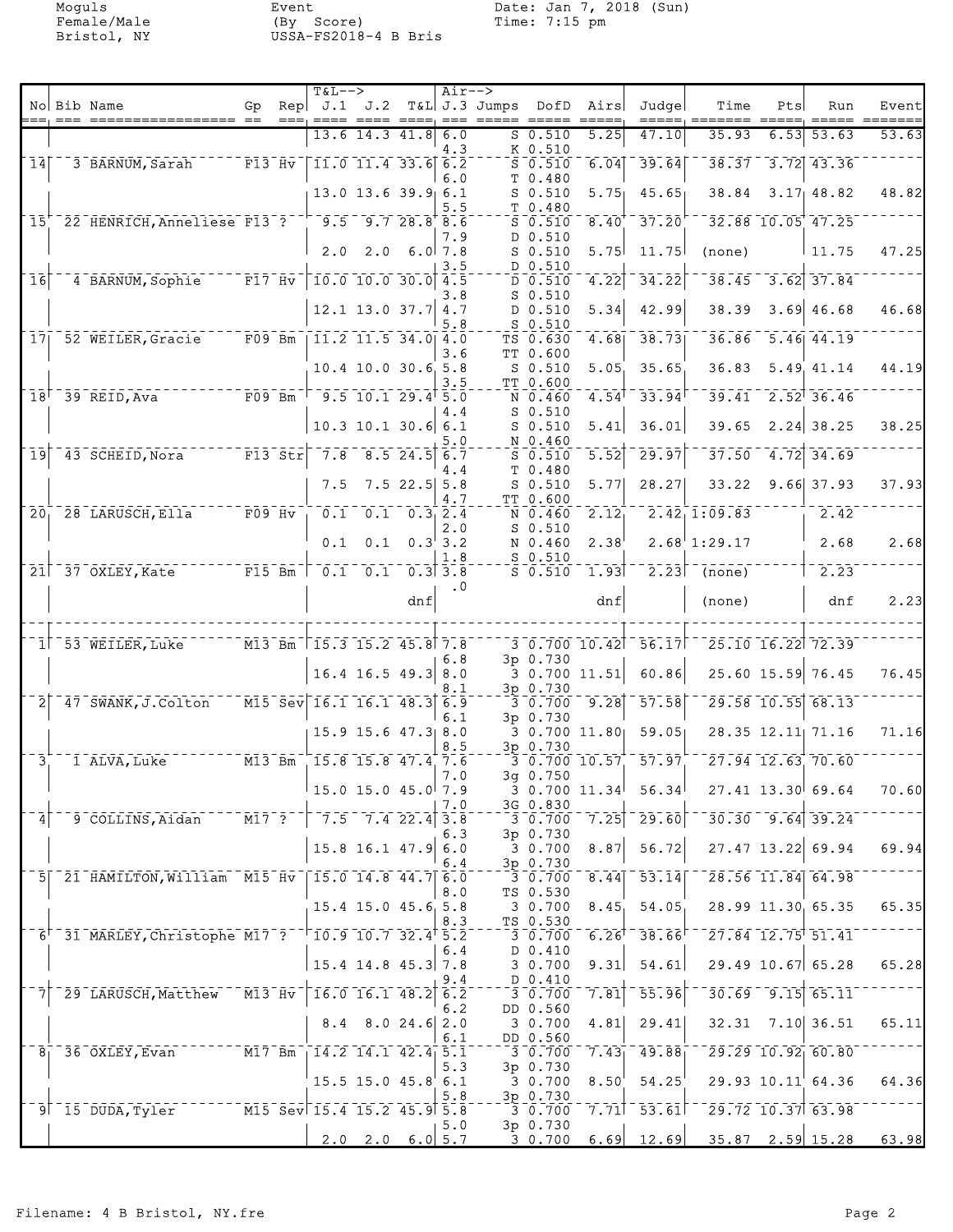Moguls Event Date: Jan 7, 2018 (Sun) Female/Male (By Score) Time: 7:15 pm Bristol, NY USSA-FS2018-4 B Bris

|                            |                                                                      |  | $T\&L--\gt$                                              |                                   | Air-->     |                                                                                |                                                                                                                                                  |                   |                                           |                                                                                               |     |                                                      |                                |
|----------------------------|----------------------------------------------------------------------|--|----------------------------------------------------------|-----------------------------------|------------|--------------------------------------------------------------------------------|--------------------------------------------------------------------------------------------------------------------------------------------------|-------------------|-------------------------------------------|-----------------------------------------------------------------------------------------------|-----|------------------------------------------------------|--------------------------------|
|                            | No Bib Name                                                          |  |                                                          |                                   |            | Gp Rep J.1 J.2 T&L J.3 Jumps DofD Airs<br>---, ---- ---- ----, --- ----- ----- |                                                                                                                                                  |                   | Judge                                     | Time<br>=====, ======= =====                                                                  | Pts | Run                                                  | Event<br>===== =======         |
|                            | $10^{-7}$ 45 SOCHA, Bennett $13$ Hv <sup>-1</sup> 14.0 14.0 42.0 8.1 |  |                                                          |                                   | 6.6        |                                                                                | K 0.410<br>$\overline{S}$ $\overline{0.410}$                                                                                                     | 6.14              | $-48.14$                                  |                                                                                               |     | $\sqrt{29.14}$ $\sqrt{11.11}$ $\sqrt{59.25}$         |                                |
|                            |                                                                      |  | $15.2$ 14.8 45.0 8.0                                     |                                   | 6.9        |                                                                                | D 0.410<br>$S_0.410$                                                                                                                             | 6.23              | 51.23                                     |                                                                                               |     | 28.30 12.17 63.40                                    | 63.40                          |
| 11                         | 25 KOSINSKI, Oliver M13 ?                                            |  | $\begin{bmatrix} 14.1 & 13.9 & 42.0 & 6.2 \end{bmatrix}$ |                                   | 7.2        |                                                                                | D 0.410<br>TT 0.500                                                                                                                              | 7.30              | 49.30                                     |                                                                                               |     | $28.65$ 11.73 61.03                                  |                                |
|                            |                                                                      |  |                                                          | 5.0 4.5 14.3 6.2                  | 6.0        |                                                                                | 3 0.700<br>TT 0.500                                                                                                                              | 3.80              | 18.05                                     |                                                                                               |     | $36.66$ 1.59 19.64                                   | 61.03                          |
|                            | 12 12 CROTTY, Brandon M15 Hol 12.4 13.5 38.8 5.7                     |  |                                                          |                                   | 1.0        |                                                                                | 3 0.700<br>TS 0.530                                                                                                                              | 7.50              | 46.35                                     |                                                                                               |     | $26.69$ 14.21 60.56                                  |                                |
|                            |                                                                      |  |                                                          | $3.0$ 4.0 10.5 5.7                | 6.4        |                                                                                | 3 0.700<br>TS 0.530                                                                                                                              | 3.20              | 13.70                                     | (none)                                                                                        |     | 13.70                                                | 60.56                          |
|                            | $13^{\dagger}$ 50 TYLER, Robert $13.0$ 38.8 $6.\overline{4}$         |  |                                                          |                                   |            |                                                                                | $N_{0.360}$<br>K 0.410                                                                                                                           | 4.74              | 43.59                                     |                                                                                               |     | $30.37 - 9.55$ $53.14$                               |                                |
|                            |                                                                      |  |                                                          | 14.5 14.6 43.7 5.7                | 5.6        |                                                                                | T 0.380<br>K 0.410                                                                                                                               | 4.53              | 48.18                                     |                                                                                               |     | $28.89$ 11.43 59.61                                  | 59.61                          |
| $\overline{14}$            | $-33$ MCGUIRE, Bryan $-715$ Bm $13.9$ 14.3 42.3 6.2                  |  |                                                          |                                   | 5.8        |                                                                                | T 0.380<br>$TT - 0.500$                                                                                                                          | 6.17              | 48.47                                     |                                                                                               |     | $\sqrt{29.53}$ $\sqrt{10.62}$ $\sqrt{59.09}$         |                                |
|                            |                                                                      |  |                                                          |                                   | 5.8        |                                                                                | TS 0.530                                                                                                                                         |                   |                                           |                                                                                               |     |                                                      |                                |
|                            |                                                                      |  |                                                          | 15.1 15.0 45.2 6.1                | 5.2        |                                                                                | TT 0.500<br>TS 0.530                                                                                                                             | 5.80              | 50.95                                     |                                                                                               |     | 31.21 8.49 59.44                                     | 59.44                          |
|                            | $15 - 54$ WILLARD, Alex $M13 - Bm - 13.5$ 12.9 39.6 5.7              |  |                                                          |                                   | 6.0        |                                                                                | 30.700<br>TTS 0.640                                                                                                                              | 7.83              | 47.43                                     |                                                                                               |     | 28.85 11.48 58.91                                    |                                |
|                            |                                                                      |  |                                                          | $2.0$ 7.4 $14.1$ <sup>'</sup> 5.8 | 6.5        |                                                                                | 3 0.700<br>TTT 0.610                                                                                                                             | 8.02              | 22.12                                     | 38.14                                                                                         |     | 22.12                                                | 58.91                          |
|                            | $16$ <sup>-8</sup> CLAUS, Jacob $13.5$ 13.5 13.2 40.0 5.9            |  |                                                          |                                   | 4.0        |                                                                                | TT 0.500<br>T 0.380                                                                                                                              | 4.47              | 44.52                                     |                                                                                               |     | $\overline{27.68}$ 12.96 57.48                       |                                |
|                            |                                                                      |  |                                                          | $13.7$ 13.3 40.5 6.0              | 4.5        |                                                                                | TT 0.500<br>TS 0.530                                                                                                                             | 5.38              | 45.88                                     |                                                                                               |     | 28.02 12.53 58.41                                    | 58.41                          |
|                            | 17 48 TYLER, Cal M13 Bm   13.2 14.1 40.9 4.0                         |  |                                                          |                                   | 2.9        |                                                                                | $S = 0.410$<br>SS 0.560                                                                                                                          | 3.26              | 44.21                                     |                                                                                               |     | $31.91 - 7.60$ $51.81$                               |                                |
|                            |                                                                      |  |                                                          | $15.5$ 15.2 46.0 5.7              | 5.0        |                                                                                | D 0.410<br>$K_0.410$                                                                                                                             | 4.38 <sub>1</sub> | 50.43                                     |                                                                                               |     | $31.97$ $7.53$ 57.96                                 | 57.96                          |
|                            | 18 40 ROBINSON, Jaden M15 Bm 14.0 14.0 42.0 5.5                      |  |                                                          |                                   | 6.1        |                                                                                | $T$ 0.380<br>X 0.410                                                                                                                             | 4.59              | 46.59                                     |                                                                                               |     | $29.52$ $10.63$ $57.22$                              |                                |
|                            |                                                                      |  |                                                          | $6.0$ $7.0$ $19.5$ $6.1$          |            |                                                                                | T 0.380<br>X 0.410                                                                                                                               | 5.01              | 24.51                                     |                                                                                               |     | $31.18$ $8.53$ 33.04                                 | 57.22                          |
| $\overline{19}$            | 34 0 HANLON, Finnegan M11 Str 11.1 11.3 33.6 6.2                     |  |                                                          |                                   | 6.6        |                                                                                | $S_0.410$                                                                                                                                        | 4.82              | 38.42                                     | 33.93                                                                                         |     | $\overline{5.05}$ 43.47                              |                                |
|                            |                                                                      |  |                                                          | $15.1$ 15.0 45.2 5.3              | 6.0<br>6.4 |                                                                                | T 0.380<br>30.700                                                                                                                                | 6.33              | 51.48                                     | 33.50                                                                                         |     | $5.59$ 57.07                                         | 57.07                          |
| $\overline{20}$            | $\frac{1}{2}$ BALL, Colden $\frac{1}{2}$ M17 Buf 11.0 11.6 33.9 5.9  |  |                                                          |                                   |            |                                                                                | K 0.410<br>$T$ 0.380                                                                                                                             | 4.78              | 38.68                                     |                                                                                               |     | $30.63 - 9.22$ $47.90$                               |                                |
|                            |                                                                      |  |                                                          | 14.7 15.0 44.5 5.7                | 6.2        |                                                                                | $S_0.410$<br>T 0.380                                                                                                                             | 4.94              | 49.49                                     |                                                                                               |     | $32.12$ $7.34$ 56.83                                 | 56.83                          |
|                            | $21^{\dagger}$ 13 DELFORTE, Lucas                                    |  | M13 ?   13.0 13.3 39.5 5.9                               |                                   | 6.8        |                                                                                | $S$ 0.410<br>$S_0.410$                                                                                                                           |                   | $4.53$ <sup>1</sup> $-43.98$ <sup>1</sup> |                                                                                               |     | 33.68 5.36 49.34                                     |                                |
|                            |                                                                      |  |                                                          | $15.0$ 15.9 46.3 5.9              | 5.6        |                                                                                | T 0.380<br>$S_0.410$                                                                                                                             | 4.08              | 50.43                                     |                                                                                               |     | $33.32$ $5.82$ $56.25$                               | 56.25                          |
| $\overline{2}\overline{2}$ | 11 COURTNEY, Ryan                                                    |  | $\overline{M15}$ Buf $\overline{12.9}$ 11.8 37.1 6.2     |                                   | 4.4        |                                                                                | $T_{0.380}$<br>$5 - 0.410$                                                                                                                       | 4.47              | 41.52                                     |                                                                                               |     | $-33.75 - 5.27$ 46.79                                |                                |
|                            |                                                                      |  |                                                          | 13.8 13.5 41.0 6.2                | 5.1        |                                                                                | T 0.380<br>$S_0.410$                                                                                                                             | 4.47              | 45.42                                     |                                                                                               |     | $32.69$ 6.62 52.04                                   | 52.04                          |
|                            | 23 18 FERRINO, Samuel M15 Buf 8.0 8.0 24.0 7.8                       |  |                                                          |                                   | 5.1        |                                                                                | T 0.380<br>$S_0.410$                                                                                                                             | $\overline{5.69}$ | $\sqrt{29.69}$                            |                                                                                               |     | $-35.21 - 3.43$ , $33.12$                            |                                |
|                            |                                                                      |  |                                                          | $14.0$ 13.8 $41.7$ 6.5            | 6.6        |                                                                                | T 0.380<br>$S_0.410$                                                                                                                             | 4.86              | 46.56                                     |                                                                                               |     | $34.47$ $4.36$ 50.92                                 | 50.92                          |
|                            | 24 19 FLYNN, Brayden M11 Bm 12.1 12.0 36.2 8.2                       |  |                                                          |                                   | 5.8        |                                                                                | T 0.380<br>S 0.410                                                                                                                               | 6.36              | $-42.51$                                  |                                                                                               |     | $\frac{1}{31.34}$ $\frac{1}{8.32}$ $\frac{1}{50.83}$ |                                |
|                            |                                                                      |  |                                                          | 11.9 11.0 34.3                    | 7.9<br>7.0 |                                                                                | T 0.380<br>S 0.410                                                                                                                               | 6.05              | 40.40                                     |                                                                                               |     | $29.79$ 10.29 50.69                                  | 50.83                          |
|                            | 25 <sup>2</sup> 0 GLOGOWSKI, Aidan                                   |  | $-$ M15 Buf 12.1 12.4 36.8 7.7                           |                                   | 6.0        |                                                                                | TS 0.530<br>$\bar{\mathsf{s}}$ $\bar{\mathsf{o}}$ $\bar{\mathsf{c}}$ $\bar{\mathsf{4}}$ $\bar{\mathsf{1}}$ $\bar{\mathsf{o}}$ $\bar{\mathsf{6}}$ |                   | $\overline{5.56}$ $\overline{42.31}$      |                                                                                               |     | $\overline{36.44}$ 1.87 $\overline{41.18}$           |                                |
|                            |                                                                      |  |                                                          | 13.0 13.3 39.5 6.5                | 5.9        |                                                                                | K 0.410<br>S 0.410                                                                                                                               |                   | $5.12$ , $44.57$                          |                                                                                               |     | $33.84$ $5.16$ 49.73                                 | 49.73                          |
|                            | $26^{+}$ 26 KOTALIK, Andrew M11 ? $11.5$ 11.8 35.0 5.8               |  |                                                          |                                   | 6.0        |                                                                                | $K_{0.410}$<br>$S = 0.410$                                                                                                                       | 4.05              | 39.00                                     |                                                                                               |     | $-35.24 - 3.39$ $-42.39$                             |                                |
|                            |                                                                      |  | $12.8$ 12.9 38.6 5.6                                     |                                   | 4.1        |                                                                                | D 0.410<br>S <sub>0.410</sub>                                                                                                                    |                   | $4.29$ $42.84$                            |                                                                                               |     |                                                      | $33.57$ $5.50$ $48.34$ $48.34$ |
|                            | 27 30 MANGANO, Michael M15 ? 10.9 10.8 32.6 4.8                      |  |                                                          |                                   | $+4.9$     |                                                                                | D 0.410                                                                                                                                          |                   |                                           | $\overline{3.78}$ $\overline{36.33}$ $\overline{29.40}$ $\overline{10.78}$ $\overline{47.11}$ |     |                                                      |                                |
|                            |                                                                      |  |                                                          |                                   |            |                                                                                | T <sub>0.380</sub>                                                                                                                               |                   |                                           |                                                                                               |     |                                                      |                                |